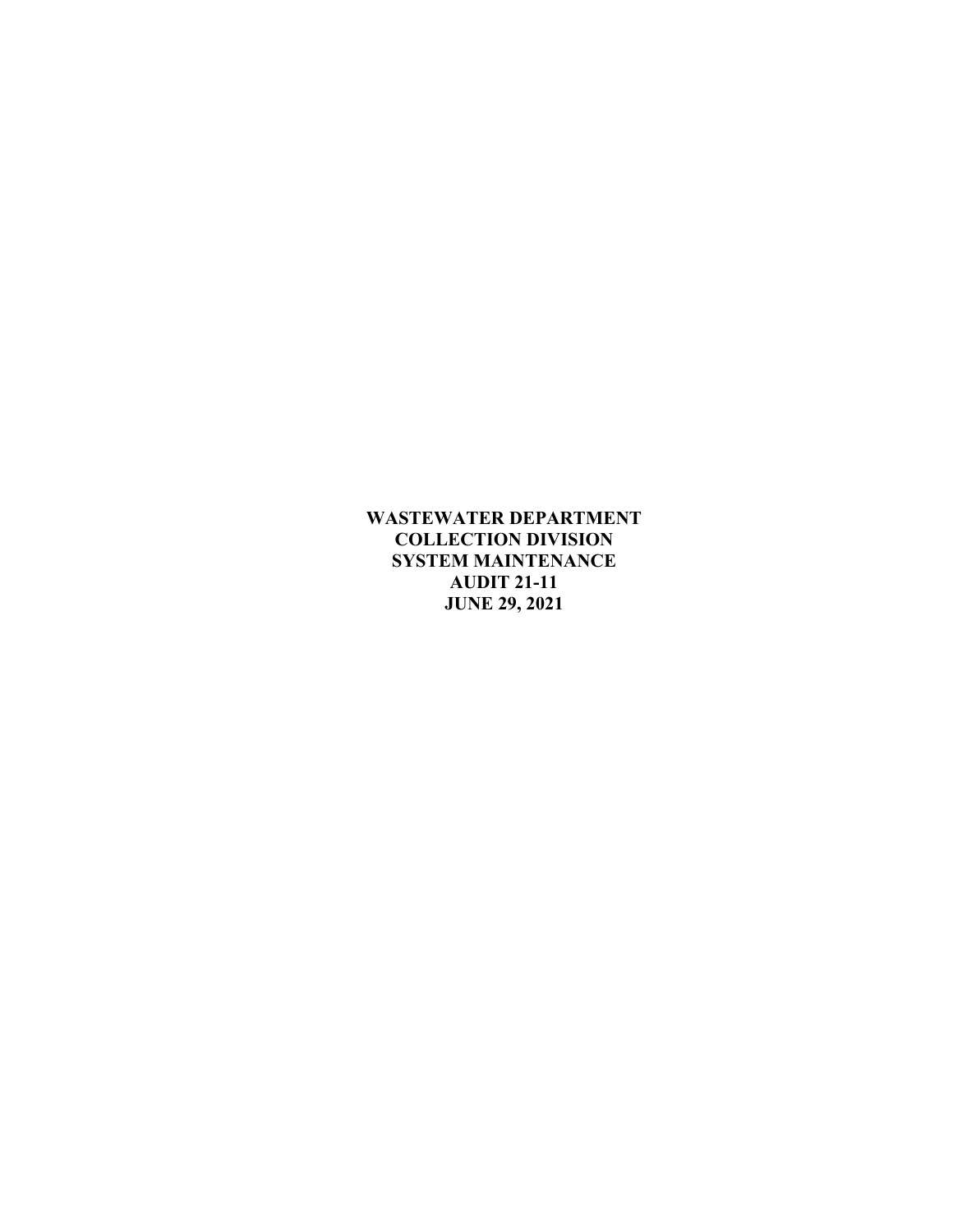



# **Internal Audit Department**

315 E. Kennedy Boulevard Tampa, Florida 33602 Office (813) 274-7159

June 29, 2021

Honorable Jane Castor Mayor, City of Tampa 1 City Hall Plaza Tampa, Florida

RE: Wastewater Collection System Maintenance, Audit 21-11

Dear Mayor Castor:

Attached is the Internal Audit Department's report on Wastewater Collection System Maintenance Division (Division).

We thank the management and staff of the Division for their cooperation and assistance during this audit.

Sincerely,

/s/ Christine Glover

Christine Glover Internal Audit Director

cc: John Bennett, Chief of Staff Jean Duncan, Infrastructure and Mobility Administrator Brad Baird, Infrastructure Deputy Administrator Dennis Rogero, Chief Financial Officer Eric Weiss, Wastewater Director Francis Drovie, Wastewater Collection Operations Manager Brian Morrison, Assistant City Attorney

**315 E. Kennedy Blvd** • **Tampa, Florida 33602** • **(813) 274-7159**

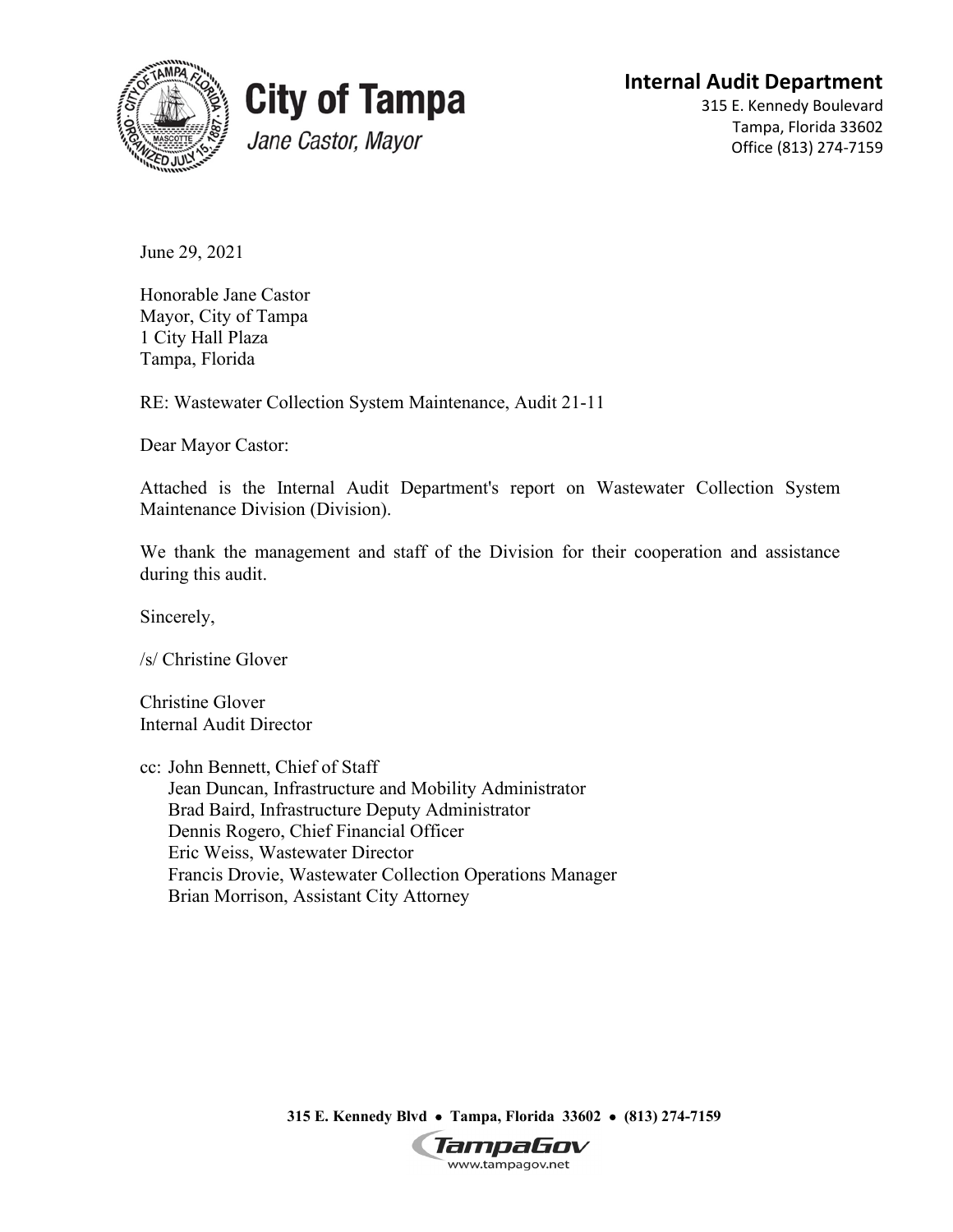### **WASTEWATER DEPARTMENT COLLECTION DIVISION SYSTEM MAINTENANCE AUDIT 21-11 JUNE 29, 2021**

/s/ Anita Smith

\_\_\_\_\_\_\_\_\_\_\_\_\_\_\_\_\_\_\_\_\_\_\_\_\_\_\_\_\_\_\_\_\_\_\_\_\_\_\_ Senior Auditor

/s/ Christine Glover

\_\_\_\_\_\_\_\_\_\_\_\_\_\_\_\_\_\_\_\_\_\_\_\_\_\_\_\_\_\_\_\_\_\_\_\_\_\_\_ Audit Director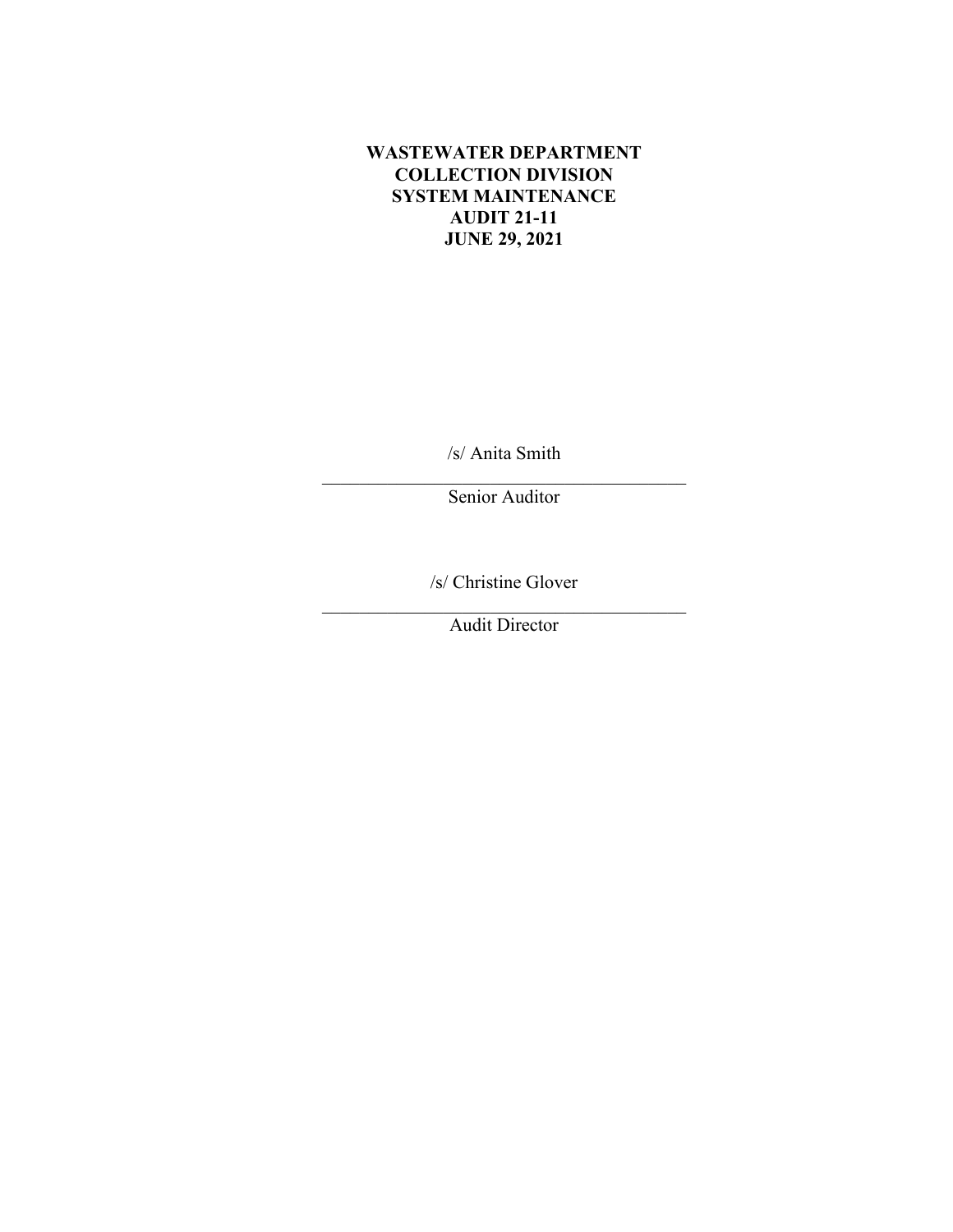#### **WASTEWATER DEPARTMENT COLLECTION DIVISION SYSTEM MAINTENANCE AUDIT 21-11**

#### **BACKGROUND**

The City of Tampa (City) Wastewater Department (Department) collects, treats, and disposes of more than 55 million gallons of wastewater per day for over 100,000 customer accounts within the City and its immediate suburbs. In order to successfully accomplish this level of service, within the Department, the Wastewater Collection System Division (Division) maintains the City's wastewater collection system consisting of 225 pump stations and over 1,800 miles of pipelines, comprised of gravity and force main sewer lines, 30,000 manholes, and 667 air release valves.

The Division completes the varied tasks of construction, preventative and reactive maintenance, and repair and replacement of sewer lines. In order to do so successfully, the Division devised a comprehensive schedule for inspections and maintenance to the various components of the system based on industry best practices. This includes:

- Physical inspections of manholes and sewer lines to discover defects, root intrusions, or signs of leakages or blockages.
- Closed circuit television (CCTV) inspections to assess structural defects or maintenance needs.
- Sewer line cleaning to remove grease and debris.
- Air release valve bleeding and inspections.

The Division conducts scheduled preventative maintenance and performs reactive maintenance as needed. The scheduled preventative maintenance of the collection system can help prevent sewer overflows by completing CCTV inspections and sewer line cleanings. However, in spite of the aforementioned activities, the Division may need to complete reactive maintenance to swiftly respond to and remedy sewer overflows to mitigate potential damage to property and threat to public health and safety. Among possible causes of overflows are blockages from grease or debris, line breaks, and sewer system defects. Reporting overflows to both the Florida Department of Environmental Protection and the Environmental Protection Commission of Hillsborough County provides transparency to mitigate potential impacts to public health and safety. The Division generates a detailed report for each event and sends to applicable regulatory body within five days of initial reporting of incident as required.

The Division uses multiple technology tools to accomplish the various tasks to maintain and repair the collection system. The iMaint database, a key tool used by the Division, creates work orders (WO), tracks and records related costs to WOs, schedules preventative and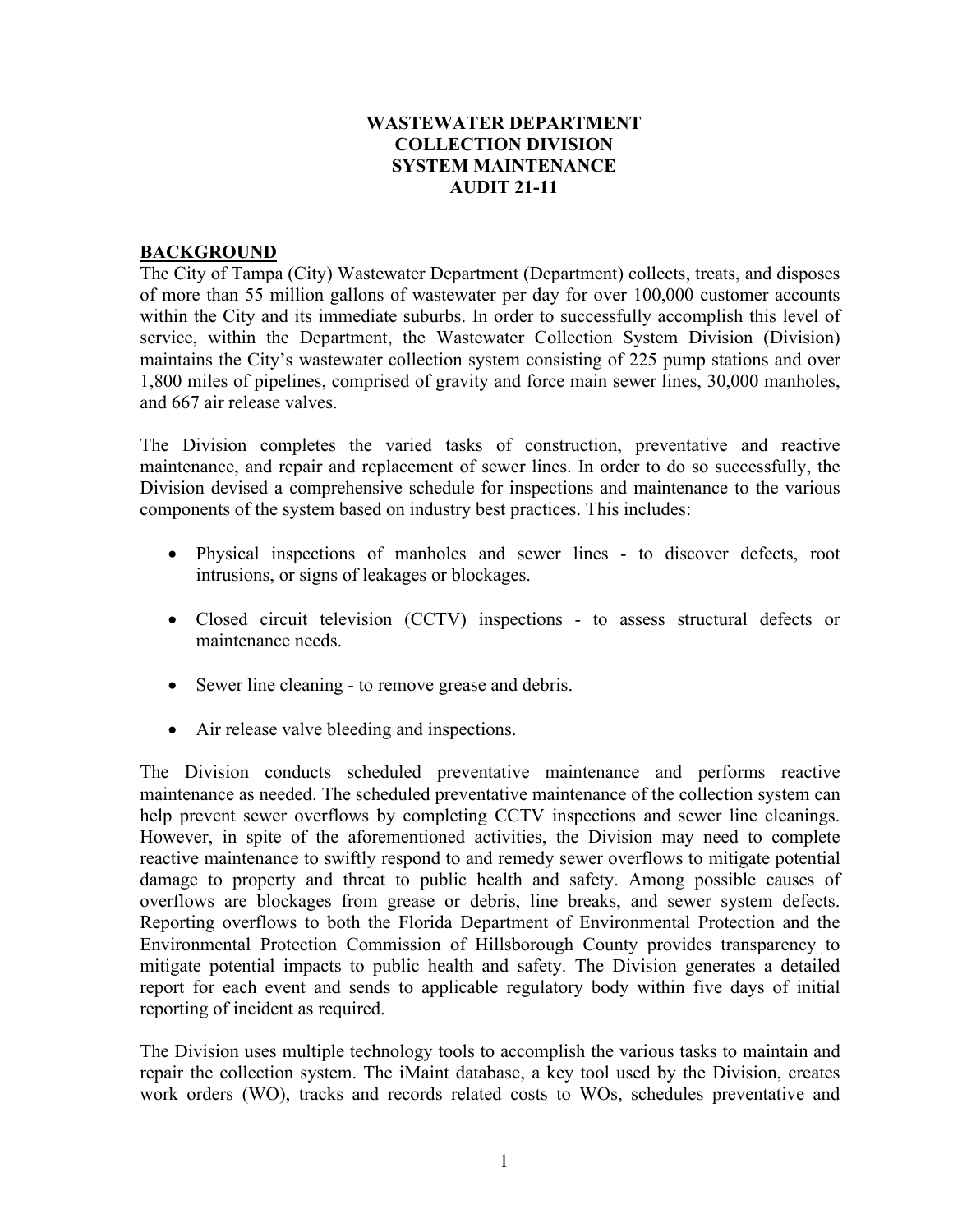reactive maintenance, and creates management reports. Additionally, the Division uses a separate tool, the Overflow database, to track and report all overflows that occur within the City's service area.

### **STATEMENT OF OBJECTIVES**

This audit was conducted in accordance with the Internal Audit Department's FY 2021 Audit Agenda. The objectives of this audit were to ensure that:

- 1. The Division has adequate internal controls over WOs, specifically related to monitoring and timely and efficient completion.
- 2. The Division completes overflow reporting within the required timelines and with appropriate required information for regulatory agencies.
- 3. Performance metrics reported are accurate, consistent, relevant, and verifiable.

## **STATEMENT OF SCOPE**

The audit period covered October 2019 to March 2021. We performed both qualitative and quantitative assessments to determine whether the Division fulfilled their stated duties and responsibilities in an effective and efficient manner. Original records as well as copies were used as evidence and verified through observation and physical examination.

#### **STATEMENT OF METHODOLOGY**

We achieved our audit objectives by using the following methods:

- 1. Interviewed key personnel to identify and map processes and determine whether adequate internal control have been established.
- 2. Assessed Division documented standard operation procedures (SOP) for relevance and establishment of applicable internal controls.
- 3. Performed data reliability analysis to determine completeness and accuracy of the iMaint database and overflow reporting database.
- 4. Conducted walkthroughs of the preventative and reactive processes.
- 5. Evaluated pre and post vehicle inspection processes for completion, review and reconciliation.
- 6. Reviewed demonstrations of various web-based applications used during inspections.
- 7. Evaluated overflow reports for compliance with regulatory requirements
- 8. Analyzed samples of WOs for completeness and compliance to Division SOPs.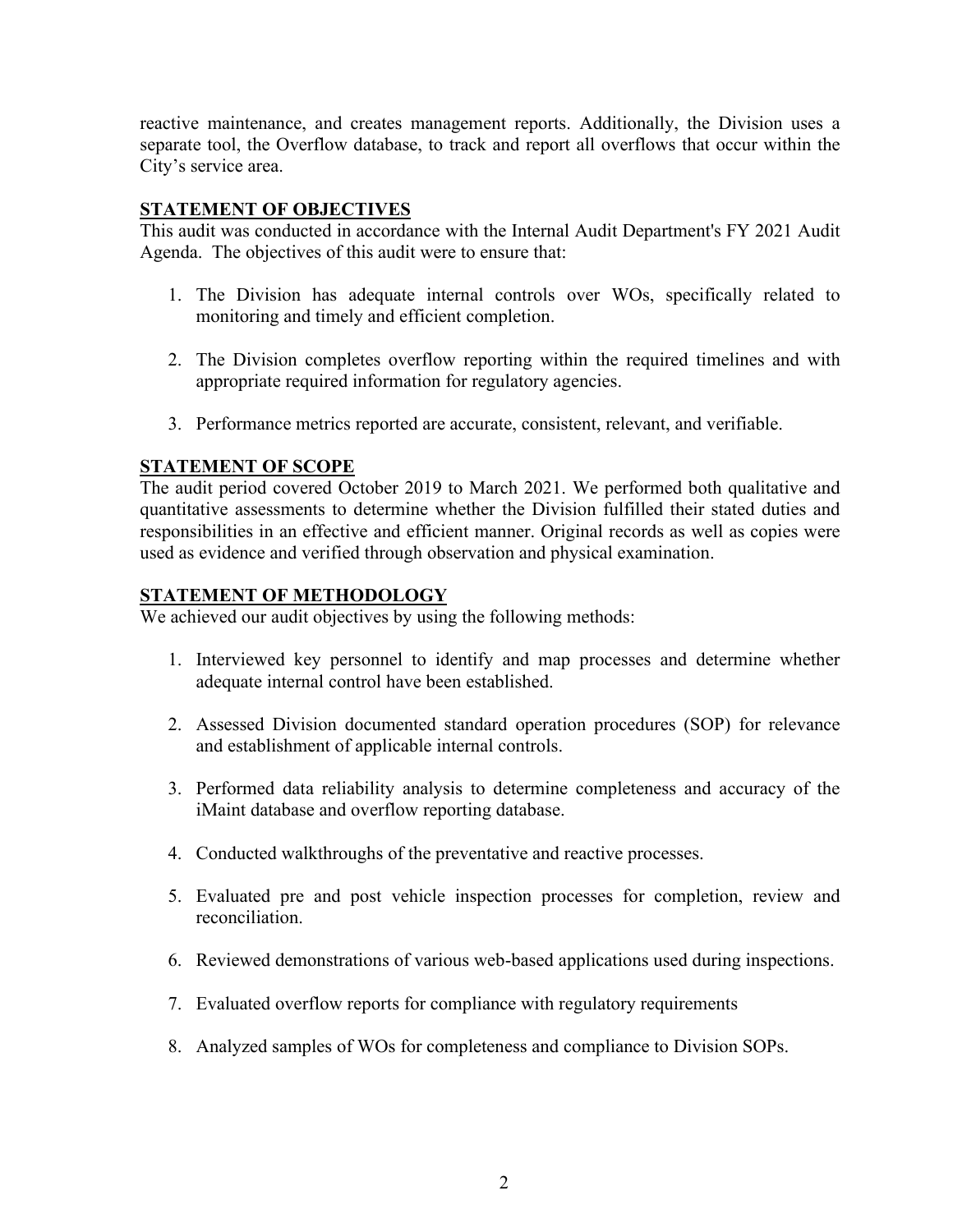The following steps were performed in order to determine the accuracy, consistency, and relevance of metrics reported:

- 1. Identified source/system for metrics reported.
- 2. Reviewed data reliability testing for system generated data.
- 3. Surveyed comparable sized jurisdictions with same function for similar metrics used.

## **STATEMENT OF AUDITING STANDARDS**

We conducted this performance audit in accordance with generally accepted government auditing standards. Those standards require that we plan and perform the audit to obtain sufficient, appropriate evidence to provide a reasonable basis for our findings and conclusions based on our audit objectives. We believe that the evidence obtained provides a reasonable basis for our findings and conclusions based on our audit objectives.

## **NOTEWORTHY ACCOMPLISHMENTS**

The Division established a seven-year schedule for preventative maintenance activities. The manhole inspections cycle started June 2017 and at the current rate, the Division expects to complete that cycle of inspections by May 2021, which reflects a four-year pace. Concurrently, sewer line cleaning and CCTV inspections cycle started July 2017, and the Division expects that cycle completed by December 2021, which reflects a four-and-a-halfyear pace. These accomplishments occur despite an ever-expanding City and an aging infrastructure all the while keeping a workforce that has not expanded since 2006.

#### **AUDIT CONCLUSIONS**

Based upon the test work performed and the audit finding noted below, we conclude that:

- 1. The Division has adequate internal control over WOs, specifically related to monitoring and timely and efficient completion.
- 2. The Division completes overflow reporting within required timelines and with appropriate required information for regulatory agencies.
- 3. Performance metrics accuracy can be improved.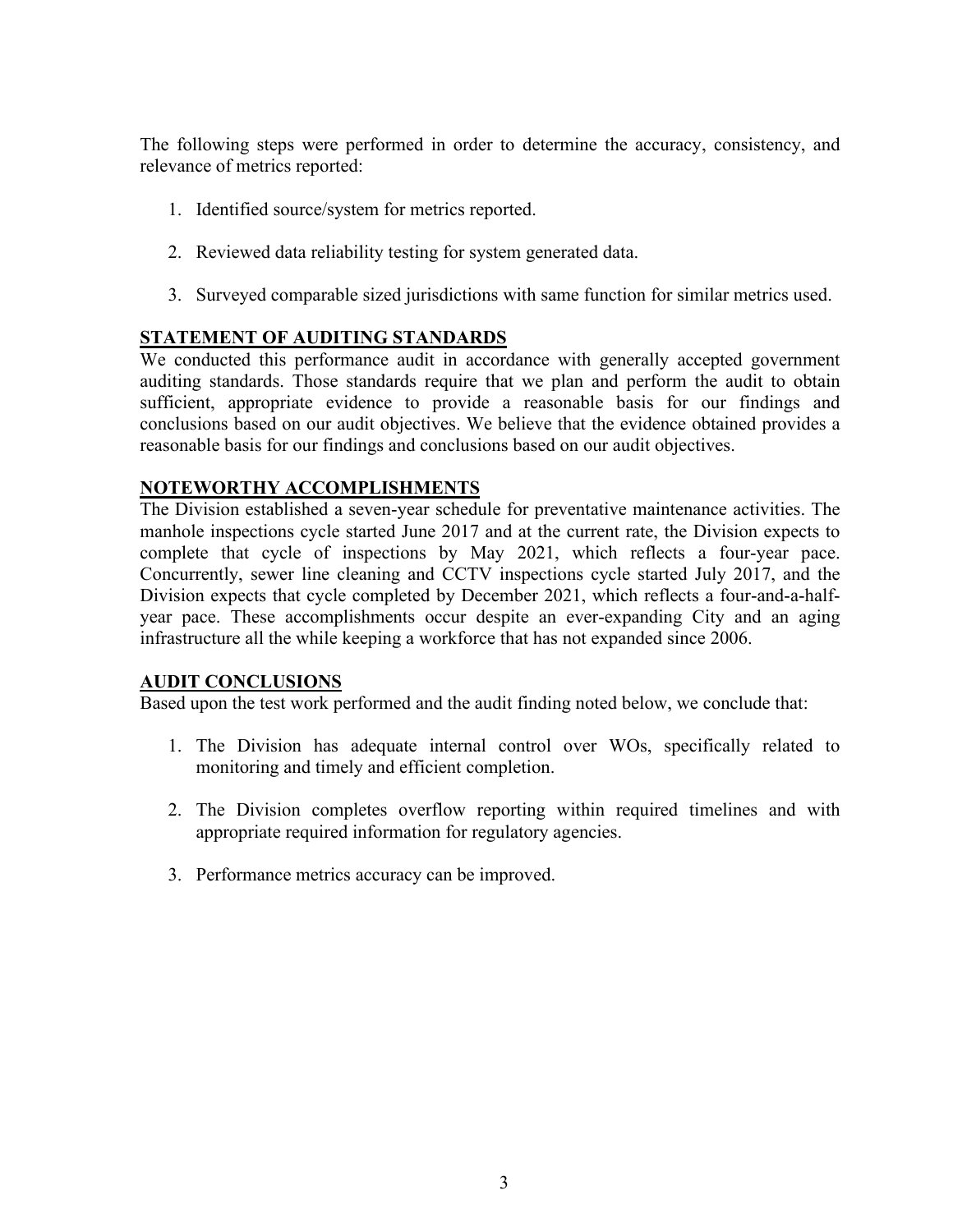## **ENTERPRISE PERFORMANCE METRICS**

STATEMENT OF CONDITION: Wastewater publishes some of its performance metrics on the City's website to provide information to the public. Metrics published on the dashboard show the department's performance in four areas, namely gravity sewer pipe cleaning, grease trap inspections, manhole inspections, and sewer pipe inspections. There are two metrics for each of these areas, one showing performance on a monthly basis for the current fiscal year (October 2020 through March 2021) and the other performance on an annual basis from FY 2013 to 2020. We reviewed these metrics to determine their accuracy relative to the department's internal data. We noted variances in 4 of the 8 metrics: the variances were in 6 out of 56 data points, an error rate of 10.7%.

CRITERIA: The central function of a performance measurement process is to provide valid and accurate data on indicators of organizational performance.

CAUSE: The process of creating performance metrics involves data generation and processing by Wastewater and the subsequent visualization of that data by Technology and Innovation staff on the City's public website. Quality control procedures in place intended to verify data accuracy or consistency of metrics with source data before publication on the website did not identify the variances noted in the audit analysis.

EFFECT OF CONDITION: Information presented to the public on departmental performance may be inaccurate.

RECOMMENDATION: Management should improve quality control for its Enterprise Performance Metrics program. This should include ongoing training for individuals who process performance data so that metrics are as complete and accurate as possible.

MANAGEMENT RESPONSE: Although variances were noted in six (6) out of fifty-six (56) data points, we would like to state that only one (1) out of fifty-six (56) data points reported on the published dashboard was in error. All other variances were inaccurate in the departmental records only. These internal records variances occurred within the last six (6) months of the audit due to a transfer of the performance metrics generation duties to a new staff member.

We will improve our quality control as recommended by:

- Provide refresher training to the staff member currently preparing the metrics.
- We will train an additional staff member to produce the metrics, giving us two (2) staff members capable of producing the metrics for redundancy purposes.
- We will have a third person check their work for the first three (3) months to ensure they are producing the metrics correctly.